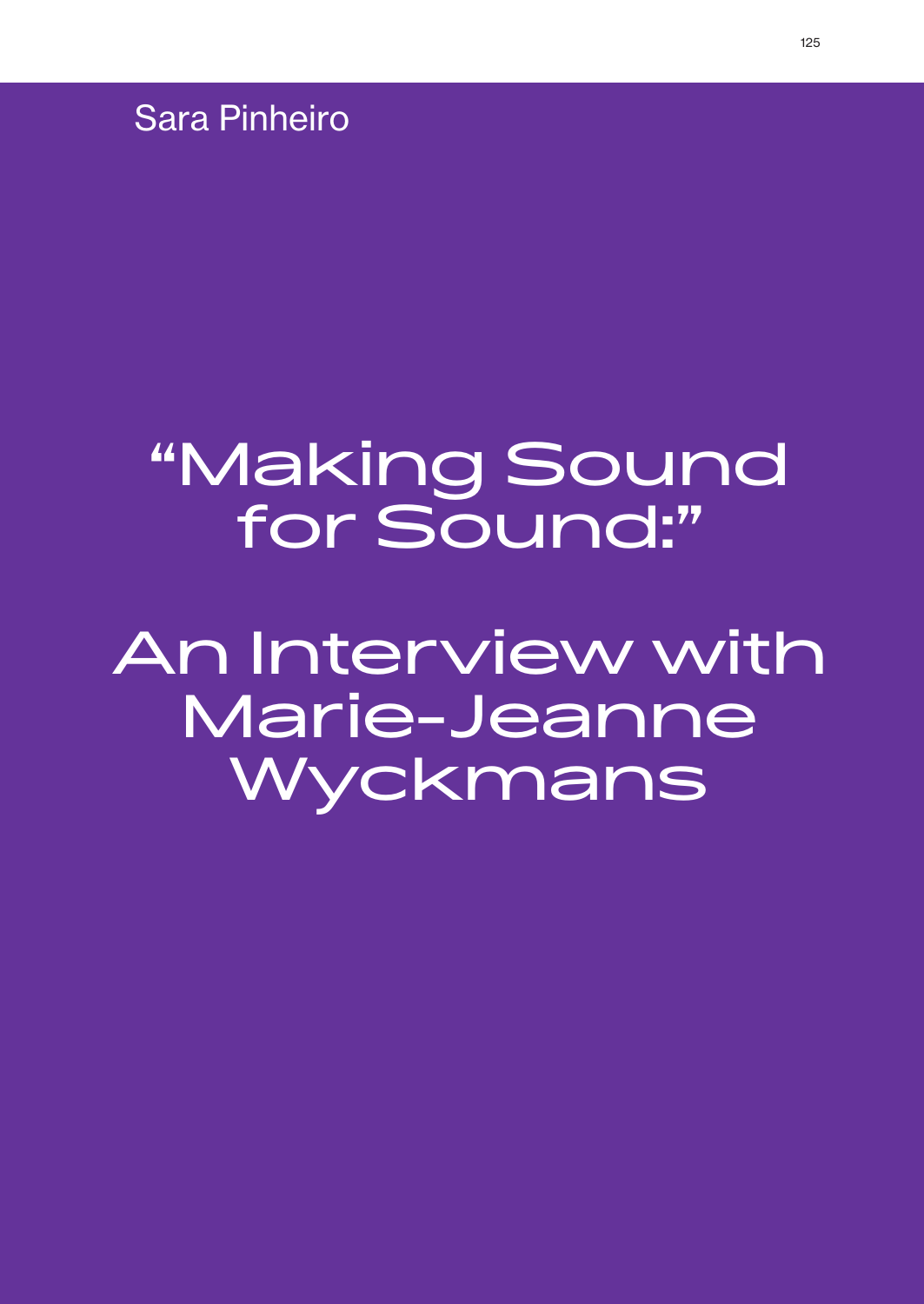Marie-Jeanne Wyckmans is a Foley artist and Acousmatic Composer born in Belgium in 1954. She holds a BA in Acousmatic Composition from the Royal Conservatoire of Mons (1993), where she later taught perceptual analysis of sound and image. She also taught Foley and Sound Design at the INSAS (Institut National Supérieur des Arts du Spectacle et des Techniques de Diffusion, Brussels) and at the IAD (Institut des Arts de Diffusion, Louvain-la-Neuve).

Her career as a Foley artist started in the 1970s, in a combination of classic training with natural talent. She speaks about films with ease, in a truly cinephilic stream of consciousness ranging from classics to blockbusters. Wyckmans has worked with nearly all the major directors in Europe (Chantal Akerman, Manoel de Oliveira, Abdellatif Kechiche and Dardenne Brothers, among others) and she speaks onomatopoeically. Very often, she grabs an object to illustrate a sonic gesture. In 1986, Wyckmans was attracted to the poster "The Space of Sound". She went to the concert and discovered an entire world of acousmatic music through the hands of Annette Vande Gorne and the Musiques & Recherches Association. She then proceeded to combine her talent as a Foley artist with the techniques of acousmatic composition. She has worked with these two crafts ever since.

In 2019, I met Marie-Jeanne Wyckmans during a workshop at the Summer Academy of Electroacoustic Composition, organized by Musiques & Recherches in Ohain. She presented a lecture about Foley, and later on she shared two of her latest compositions with me: *Paysages* (2016) and *L'Hubris du Monde* (2019). These works maintain a sense of fiction that is particular to Foley craft, while conveying classic principles of acousmatic music. And while her works fall into its most classic approach, they carry a strength and a sense of guidance that is very specific to Foley.

Marie-Jeanne Wyckmans has a deep understanding of sound, and yet speaks simply about it. Therefore, her discourse is made of layers and a constant fluctuation among sound's multiple facets. While her collaboration in a dance project is on hold due to the current health crisis, she has been working on a new composition. She starts with a stereo version and will probably spatialize it later. She claims her works have been a bit dark and she wants to put an end to that. Such darkness derives from her own ideas of contrast and its moving force: it is true contrast and opposites that a dialogue emerges in and makes us (society and sounds alike) move forward.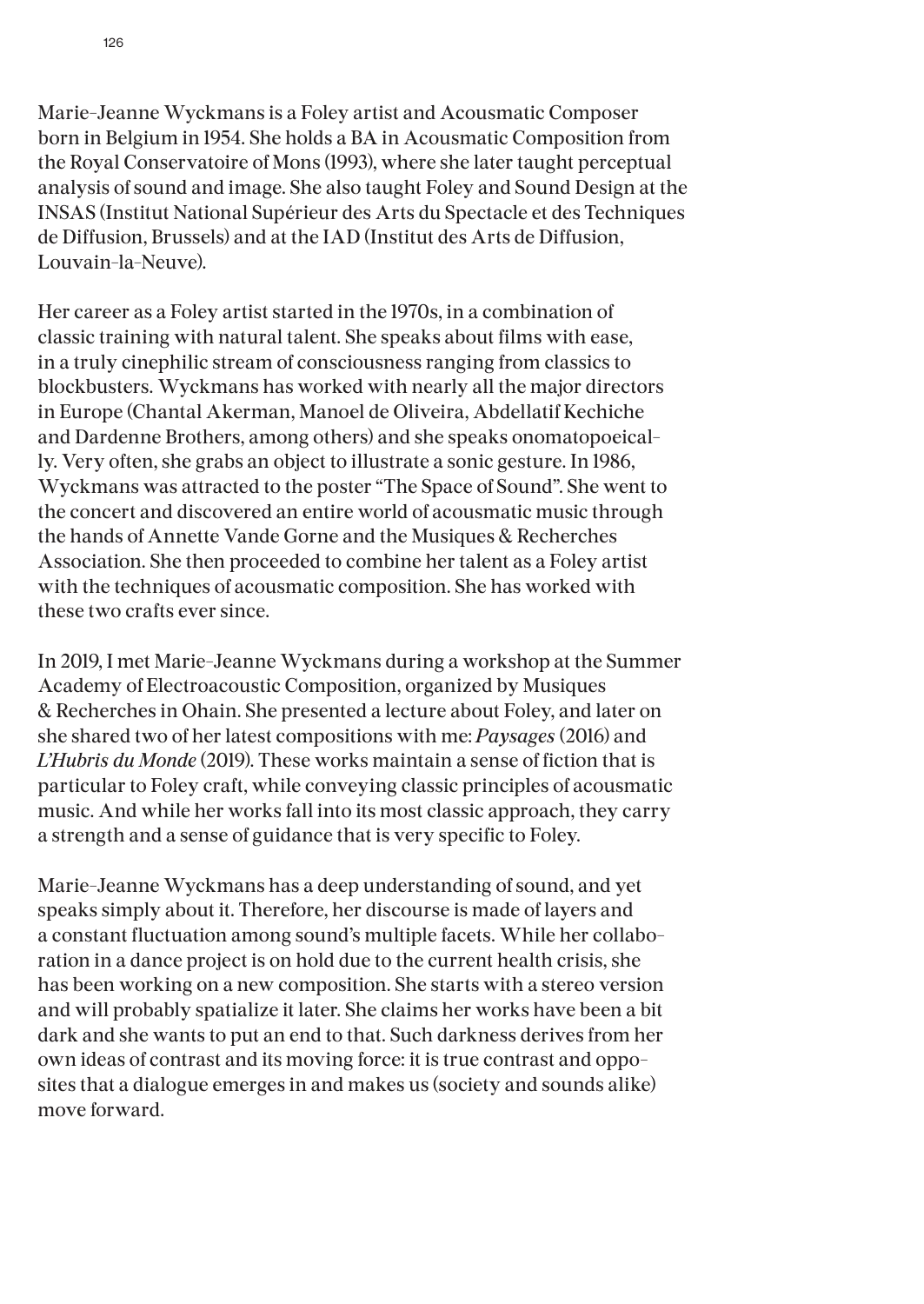

Marie-Jeanne Wyckmans at work at the studio Genval les Dames (Belgium)

#### *How did you become a Foley artist?*

At the age of sixteen, I went to see *Juliet of the Spirits* [Federico Fellini, 1965]. In Belgium, adult content is rated as 16+, so I could finally go see it. I didn't understand anything but I could feel something important was said and then I wanted to know how movies were made.

After high school, I decided to go to the INSAS, a friend of mine had heard about it. In order to prepare myself for the entrance exam, I went for an internship in film editing at the RTB, the Belgium Radio and Television. In this case, the internship was for editing documentaries for television. It was only to give me an idea of how it worked and if I would like it. And I really loved it and registered at the INSAS for film editing. I studied there for three years.

When I was in my second year, one of the teachers invited a Foley artist to demonstrate how he intervened in movies. He showed us an excerpt of a movie by Chantal Akerman, [*I, You, He, She* (1974)]. We, the students, had to reproduce the sequence after him. There was a woman crossing the street and in the middle of the street she stopped to bite an apple and then continued walking. So, we all got an apple, and it was more for fun than to actually do it. Everybody repeated it one after the other. I went last and I succeeded in walking along with the image, I was in sync. When I realized that I was doing it quite well and enjoying it, I thought this profession was appealing to me.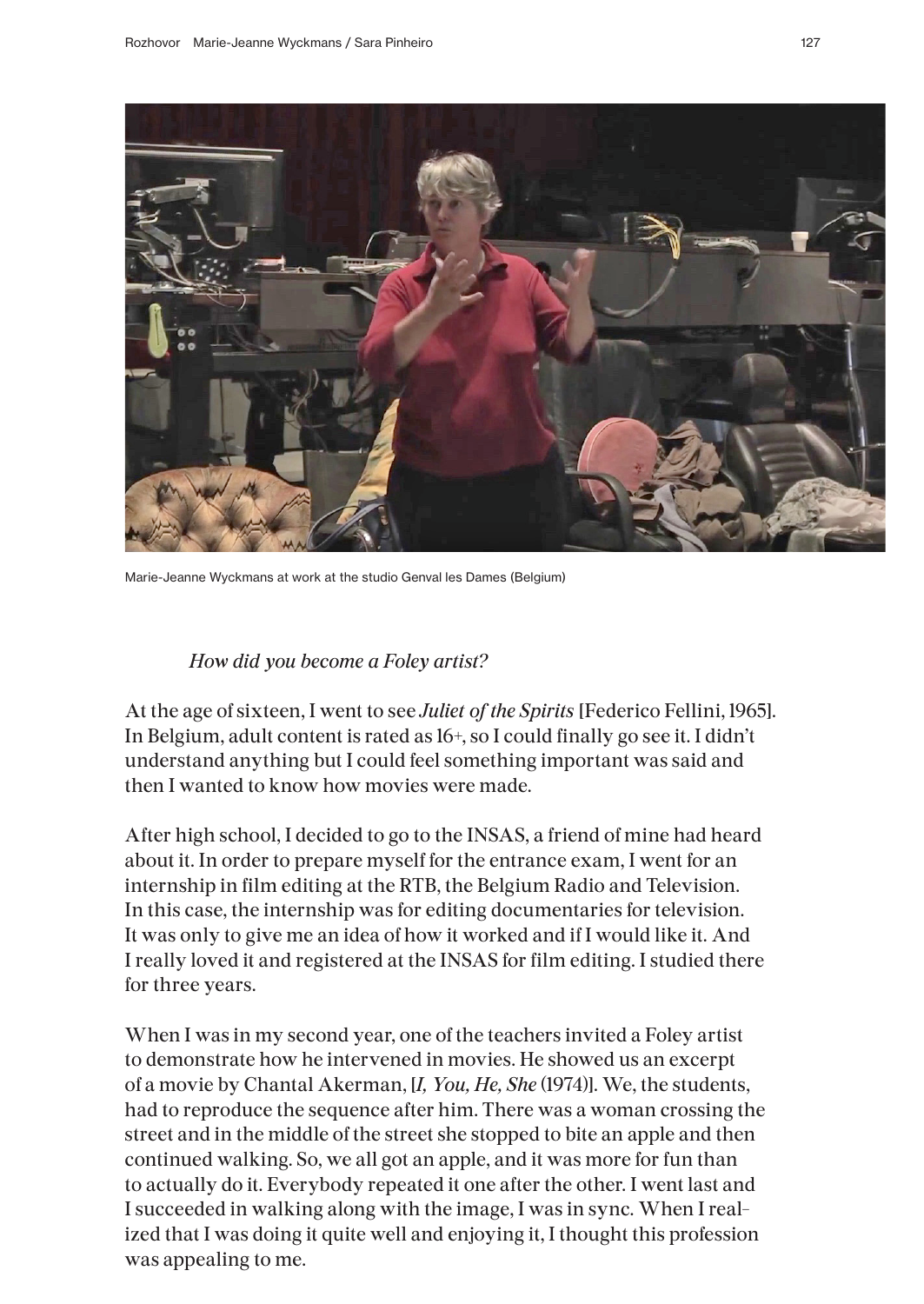Besides this film excerpt, he showed us many other tricks with the objects from his suitcase. I had a difficult relationship with objects; I would get angry if they wouldn't do what I wanted. I had to master them and that was interesting. He was there for only one day, and at the end of the day I asked him how I could become a Foley-maker. And he said: "You become a Foley-maker by observing one. You need to see how they do it." So, I asked if there were any in Brussels, and he said that there was only one who was from Germany. He told me to go to Paris.

And so, at the end of my second year, I decided to write my thesis on Foley. I had to make a special agreement with the director of the school. I told him I wanted to become a Foley artist and that, in order to write my thesis, I needed to go to Paris. We agreed that I would focus on Foley instead of film editing. In the third year, I went abroad to France and Italy. Back then, there was only one Foley studio in Brussels, and they had their own regular artist, Herr Kramski [*Das Boot* (1981); *The NeverEnding Story* (1984); *Super* (1984)]. The studio was really close to where I lived and I was always passing by to check if they were recording any Foley. The first time I introduced myself to the Foley artist, I told him I wanted to learn the profession and I asked if it could come watch him. He was not much taller than I was and when he first saw me, he said "ah, ah, a woman making Foley... that's not possible!" I asked why, and he said: "because when you make the sound of a punch, you need to hit on your chest." I answered that I was able to do it and showed him. He laughed and said somewhat convinced: "Ah, okay then, ha ha ha."

And thus, every time he came to Brussels, I visited him at the studio. I assisted him for a year. Little by little, he allowed me to do a few sounds. The first time, I was shaking like a leaf. I had to practice a lot by myself. He was really kind to me, knowing there would be another Foley artist in Brussels once I would start professionally, so he wouldn't be requested to come to Belgium anymore. And yet, he showed me everything he knew. This is how I started making Foley. In honor of my first experience with Akerman's film, I called my thesis "I, You, He, She Make(s) Foley".

## *And then later on, you worked for Akerman as a Foley artist, right?*

I worked for her for only two and a half days because it was a very quiet movie [*Night and Day*, 1991]. And the most difficult scene had good direct sound anyway. That's the principle of Foley: if the direct sound is good, we keep it. People were not talking, and thus we didn't need to dub it, and we didn't need to make much Foley for it.<sup>1</sup> There is a scene where they destroy

<sup>1</sup> Dubbing is a post-production process that consists in replacing the dialogue. It may refer to ADR or it may refer to the "International track". ADR (automated dialogue replacement) is a replacement of the original sound with a re-recording of the dialogue in the studio, usually done in sync with the image. The "international track" consists in the sound of the whole film being *complete* without the dialogues. In other words, the sound of the scene must hold the actions without direct sounds because the lines will be replaced with a different language. In Czech Republic, it is common to dub the films – that is, re-record all the dialogues translated to Czech instead of playing the original foreign audio.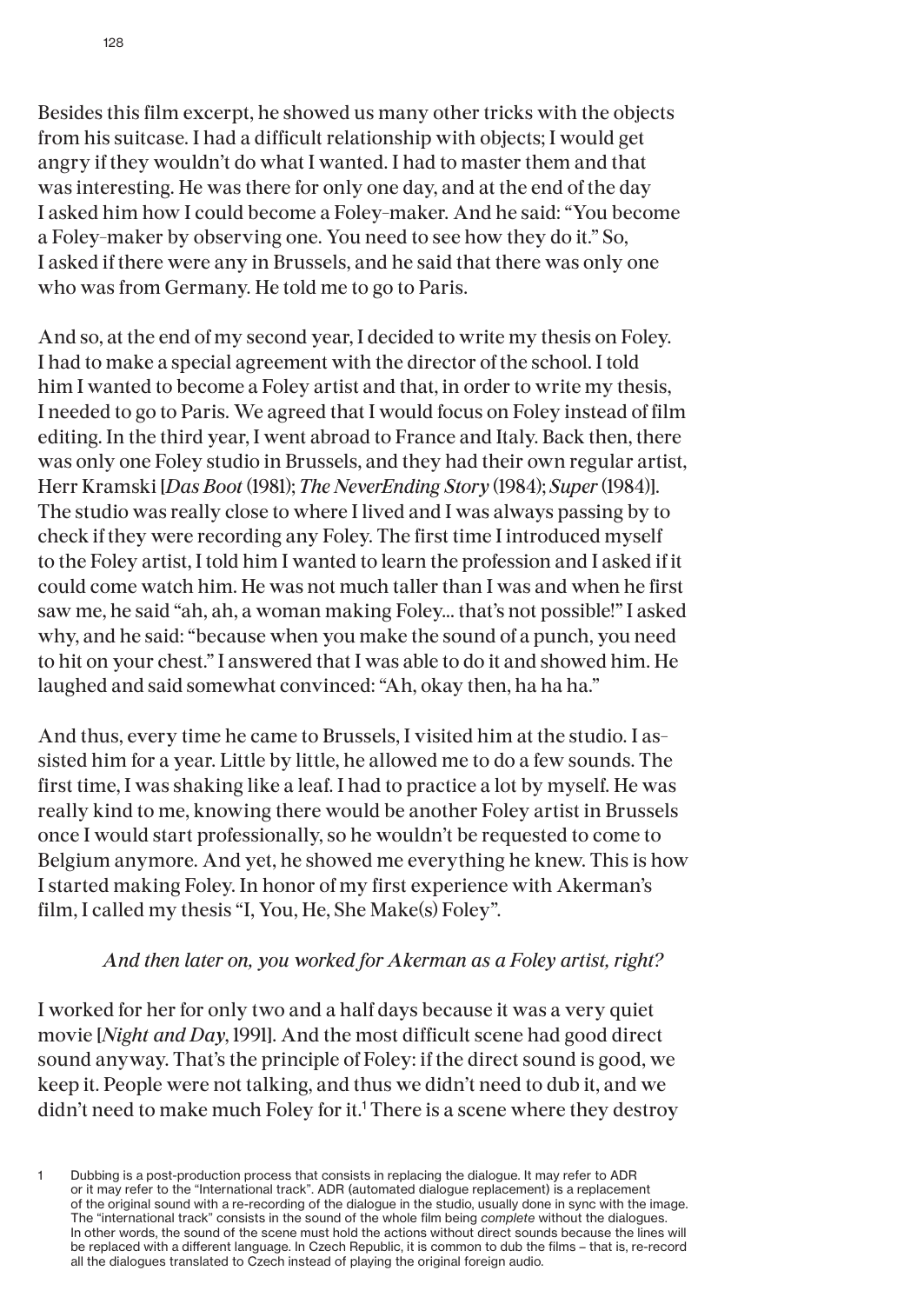the walls of a room, but really destroy it. That was the most difficult scene and it would have taken a lot of time. I guess it was a bit fake but the sound was good and I didn't need to replace it. Usually, a feature film takes one full week, but there was not a lot happening and people were not moving a lot... so, it only took two and a half days to make the Foley for it.

Sometimes the director comes in because they care about the sound and want to be present. Chantal, for example, was present. She was in Paris, we worked there. And, of course, I worked in Paris as well until 1995, when I had my kid.

# *How did your career get started?*

When I started in Belgium, there weren't many film productions. From Wallonia [the French-speaking part of Belgium] and Brussels, it came slowly. Feature films were mainly Flemish. So, when I started, I worked mainly on Flemish movies. For example, with Hugo Claus, Roland Verhaevert, Robbe de Hert and Stijn Coninx. Very interesting directors. They weren't always at the studio because the Foley happens at the same time as music composition and color correction [grading]. Foley happens right before the mixing. It is one of the latest stages in the process and, at that time, the directors usually have a lot to do. But some of them sacrifice their time to be there. Lucas Belvaux is one of them, Marc-Henri Wajnberg is always there also (but I made only one movie with him). It is not common to have everyone there.

In fact, it wasn't a problem to get started. For eight to ten years, I was the only Foley artist on the market, so I can say that I had a monopoly. They would always call me. In the beginning, there wasn't much work in features, but there was a big tendency to make Foley for commercials. And thanks to that I could earn my living quite well. I travelled to Paris, to the Netherlands, to Italy, to Portugal… commercials are made in only one day so I could travel around. There were also many animated movies. It was interesting because I needed to be more creative for animation. The first animation I worked for was *Harpya*, by Raoul Servais [1979]. I don't know why my name isn't credited in it, but I know that I made it. It was my first short animation with a great director, so it was very important for me. The director also appreciated that finally there was a Foley artist in Belgium. Until then, he had been making all the sounds by himself. And we collaborated, because he knew a lot about sounds too and it was the first time for me.

# *In the credits of the films you worked on, sometimes it says "sound effects" instead of Foley. Why the difference?*

When it says sound effects, it is more like composing with sounds. It means that I transformed direct sounds from the film. It was sound design without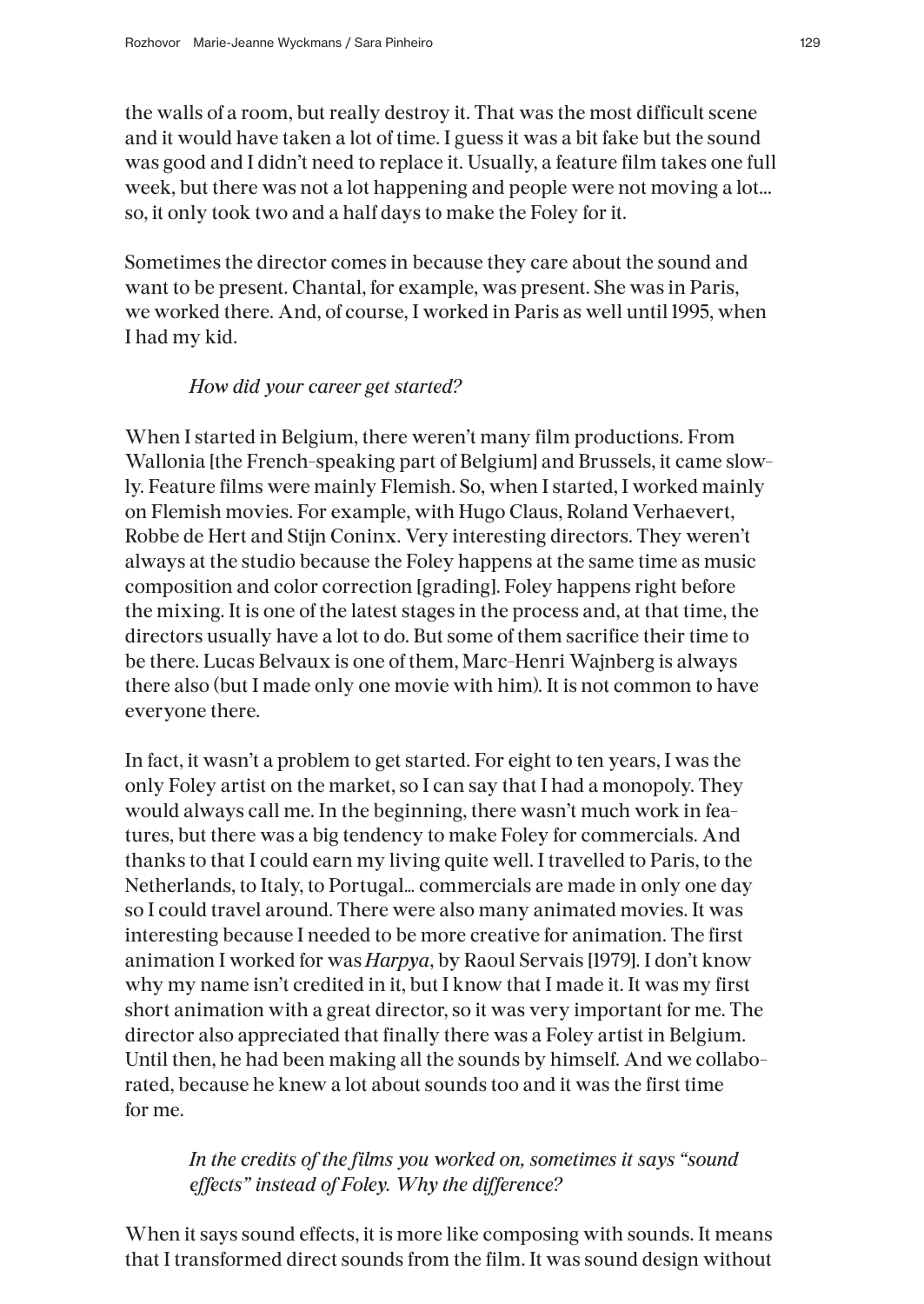calling it sound design.<sup>2</sup> For example, in the French movie *Doctor Petiot* [Christan de Chalonge, 1990], the main character, Dr. Petiot (played by Michel Serrault), becomes more and more insane. So, I took the recording of his laugh, and I transformed it in order to make him sound mad. This is how I made some sound effects.

Foley is also a sound effect, but in real time. It is an object that I transform to correspond to the image. For example, when somebody is bleeding or getting punched… These are sound effects because there are bones breaking which is not real. So, it is an "effect" made with Foley. There are some very realistic Foley like clothes, footsteps, doors… These are realistic sounds. But then there are also "Foley effects," like a punch that breaks a nose, or such things, which are also made in real time, but they are artificial effects.<sup>3</sup>

*You have never wanted to make your own movies?* 

No, no, I didn't. I'm not a director.

*Would you say that your compositions are a way of "directing" but with sound?* 

Yes, but my images are created through the sound, not through visuals. Ten years after I started making Foley, I discovered acousmatic music and I delved into it. In 1986, I went to the first festival organised by Annette Vande Gorne. I just saw the poster "The Space of Sound" and it directly caught my attention. I liked the title, it was a beautiful idea and I was really curious. A whole world opened up to me that I didn't even know existed. It was also appealing because I was tired of making sound for the screen only. I liked the idea of making sound for sound.

For me, acousmatic starts from the sounds themselves, not from the melodies or so on. I like playing with *corps sonores* [sonic bodies]. It is part of my job to make the objects speak, so to say. In acousmatic practice, we call sonic bodies the objects that produce sound.<sup>4</sup> For example, opening

- 2 The term Sound Design is often attributed to Walter Murch, because he was the first to be designated as such in the final credits of Francis Ford Coppola's *The Rain People* (1969). The term was ultimately popularized later with another Coppola film, *Apocalypse Now* (1979) mostly due to the efforts put towards an aesthetic approach to sound. For a testimony on early sound recording on the set see Michael Ondaatje. *The Conversations: Walter Murch and the Art of Editing Film*. New York: Alfred A. Knopf, 2002; or Vincent LoBrutto, *Sound-on-Film: Interviews with Creators of Film Sound*, Westport: Praeger, 1994. However, it is necessary to consider the geographical framing of this terminology. For instance, the films of Jacques Tati were meticulously sound-designed, only the term "sound-design" was not yet in use.
- 3 Establishing the difference between realistic and unrealistic sounds is the most common distinction. However, it is important to note that Foley sounds pertain to those sounds that are performed in the studio, in sync with the image and by maneuvering a prop. In other words, Foley is a technique in itself. Then, within the many layers of sound design, we can refer to Foley sounds as those that seem to belong to the (visual) action: footsteps, cutlery, doors, etc. It doesn't really matter how those sounds were added to the track, if by performance or by using a sound library. It matters mostly how they are perceived in contrast with "effect sounds" – usually called either "stereo sound effects" (sfx) or "mono sound effects" (mfx). These are clearly an artifact, such as a spectacular explosion or threatening thunder.

4 Wyckmans is referring to a long tradition of thought in *musique concrète*. The whole concept of "sound object" has been extensively discussed. Recently, there has been an additional transition to the idea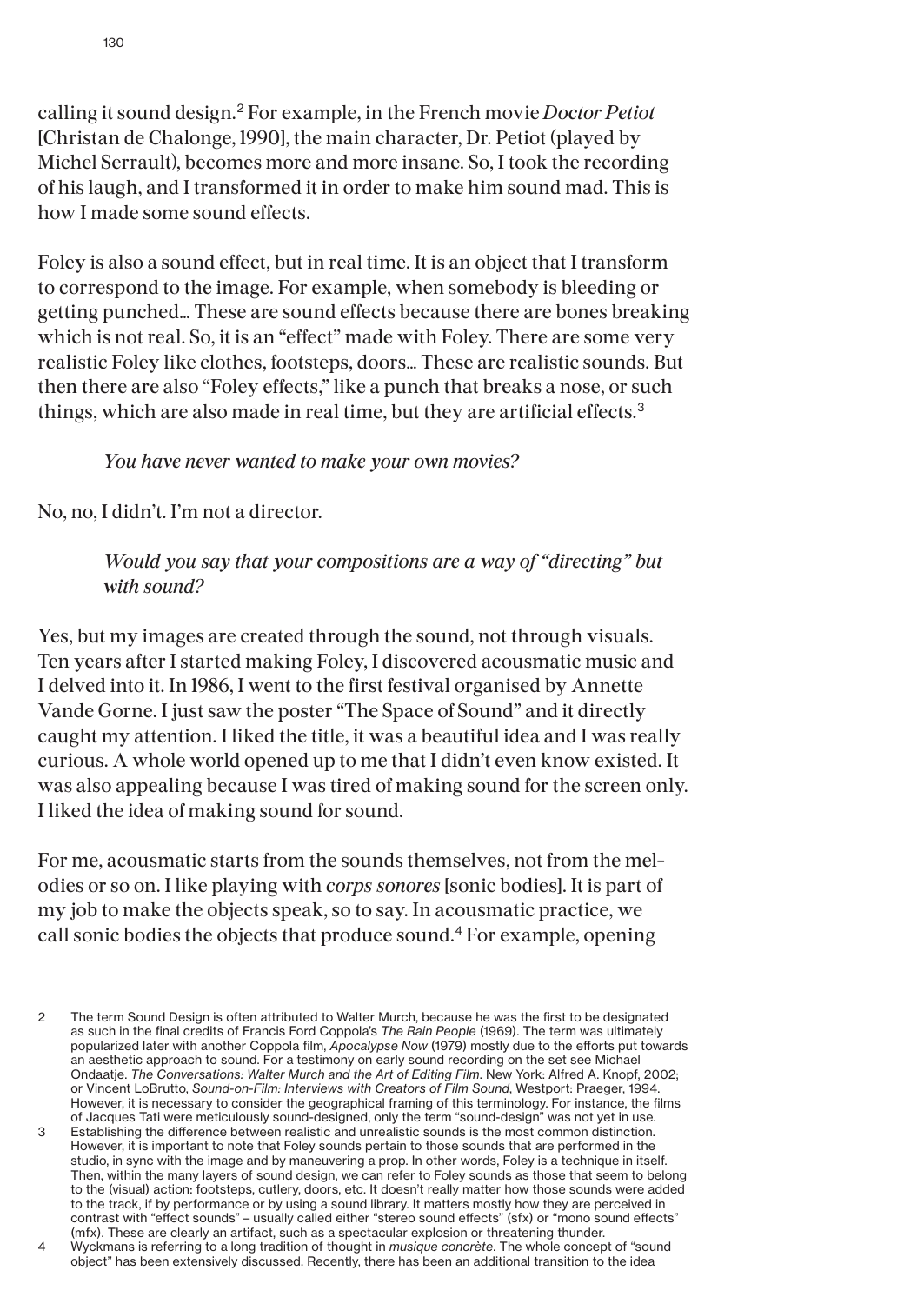

Marie-Jeanne Wyckmans at work at the studio Genval les Dames (Belgium)

a suitcase: the suitcase is an object, and we open it. But in acousmatic sound, a sonic body, a sound source, becomes a sound object once recorded. The suitcase itself isn't the subject anymore, but its recording becomes a sonic material with which we work. So, once the sonic bodies are registered, they become sonic objects; objects of perception. Then we can process the recordings without the manual manipulation of the original sonic body [the suitcase], because the material is now the recording itself [the tape].

On the contrary, Foley is definitely about manipulating sounds with our hands. The sound depends on how I shake, sway or bounce an object that I'm holding in my hands, in real time in front of the screen. It has to match with the image. When somebody punches someone else, it has to correspond with what we see, first if it's the fist or the hand, what force, etc. If someone slams a door, I need to slam a door too. However, the use of the sonic body is different in acousmatics. For example, I will play with the squeaking sounds of the suitcase or a door "eee-oo-eee" like Pierre Henry [in *Variations for A Door and A Sigh*, 1969]. The "object" door doesn't matter to me anymore, what matters is the musical sound it produces and

of "sonorous object," particularly after the translation of Pierre Schaeffer's seminal *Treatise on Musical Objects: An Essay across Disciplines* (University of California Press, 2017). For a shorter assessment, see Gestural-Sonorous Objects: Embodied Extensions of Schaeffer's Conceptual Apparatus by Rolf Inge Godøy, *Organised Sound* 11.2 (Aug. 2006):149–157. In this case, Wyckmans alludes to a sonic body as a material object which is the source of a sound, versus a sound object which is the frozen recorded sound, a "closed groove" with a beginning and an end which will then be possible to transform and manipulate.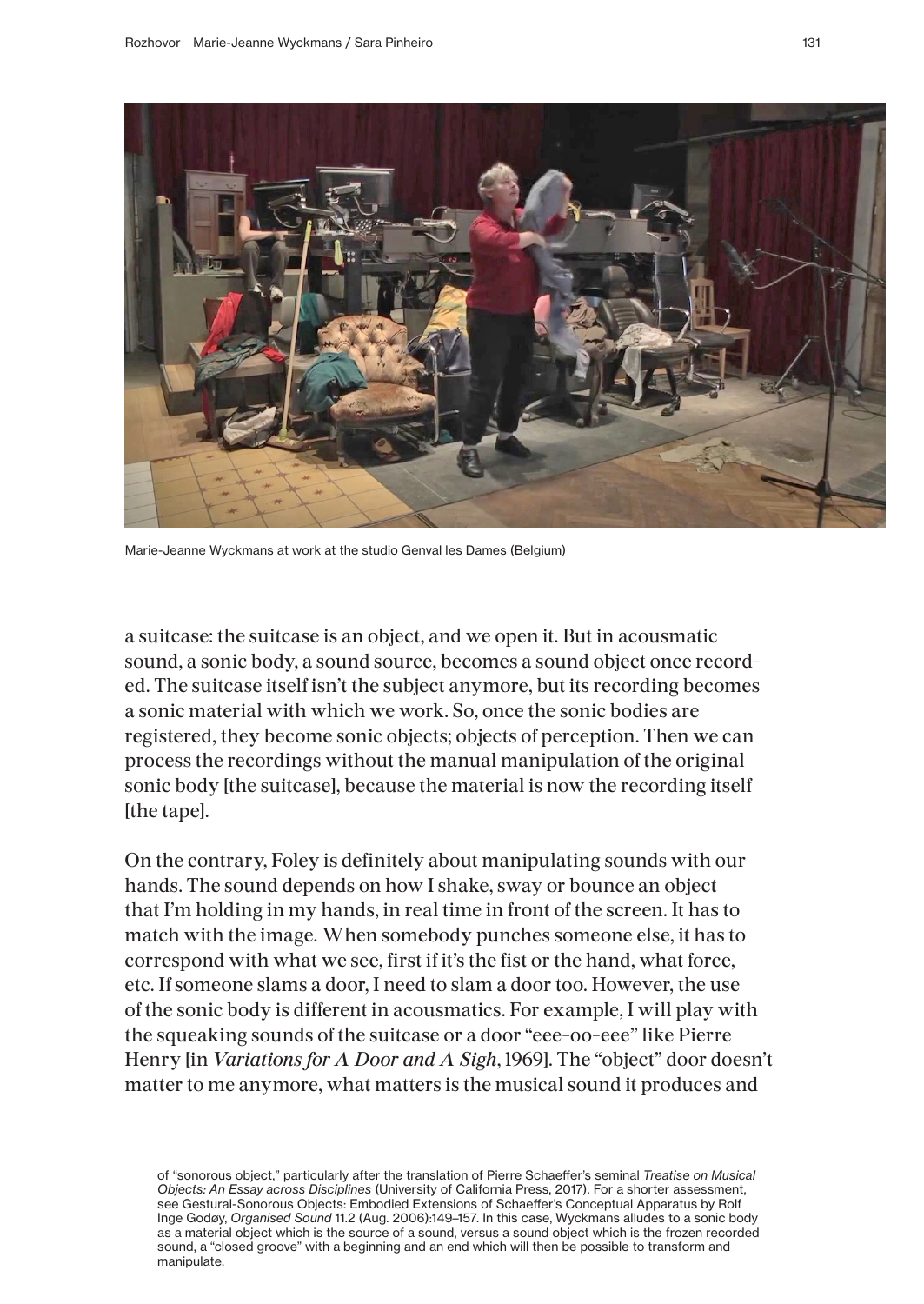how I can articulate it. In fact, in either way I make the sounds speak for themselves. The image tells me if I have to make it sound low, loud, angry or not angry.

I once made the sound of somebody walking and wearing a costume made of a bunch of flabby rubber. I had to find a sound which does "prrr-frrr-bloop-bloop-bloop" without sounding artificial. So, I took two rubber objects which were a bit flabby, and I shook them to the rhythm of his gait. All this in real time. And this isn't musical at all, it is just representative. Actually, it is not even representative; it is embodying the character through sound. It is what Michel Chion calls "rendering."<sup>5</sup> And even if I don't use the object that we see on the screen, we believe it is it. I used a rubber boot and a hot water bag, but I manipulated it according to the image: if it moved like this, then I manipulated it this way, if it moved like that, I moved that way. If I used this sound to make music, I would manipulate it thinking of what I could do with it afterwards. For instance, how it would sound when I time-stretched it.

> *When we met in Ohain, you would often grab any object around you. You used a piece of fabric, like a kitchen cloth, to make diverse sounds. Just with this, you showed the sound of a train, a heart beating, etc. Do you have favorite objects to work with?*

My suitcase is full of sonic bodies of all sorts, in all sizes. Indeed, some objects show up in every movie, because there are some events or actions that show up in every movie. But sometimes, I have to make it up again. Like with the rubber costume. I watched the movie beforehand and I saw this weird costume. I had absolutely no idea how to make it. I thought that I would find out once at the Foley stage, because I have all my stuff there in front of me. Being there inspires me more than theorizing about it beforehand. If I come across something similar, I will have a base for it already. So, it is a good trick to remember and it is good to remember tricks. I remember my tricks… and there are objects coming back more or less systematically. For instance, a piece of shammy leather can be used to make the sound of bird wings, or to make squeaking windshield wipers from a car when rubbed on glass, or even just to wet my fingers. I also use it to make a "splash." For example, when there is someone being punched and there is blood spatter, it is a "splash." So, it is an object I often use. There are also some little objects that can be used to make the sound of squeaking. I have a metal suitcase which squeaks very well.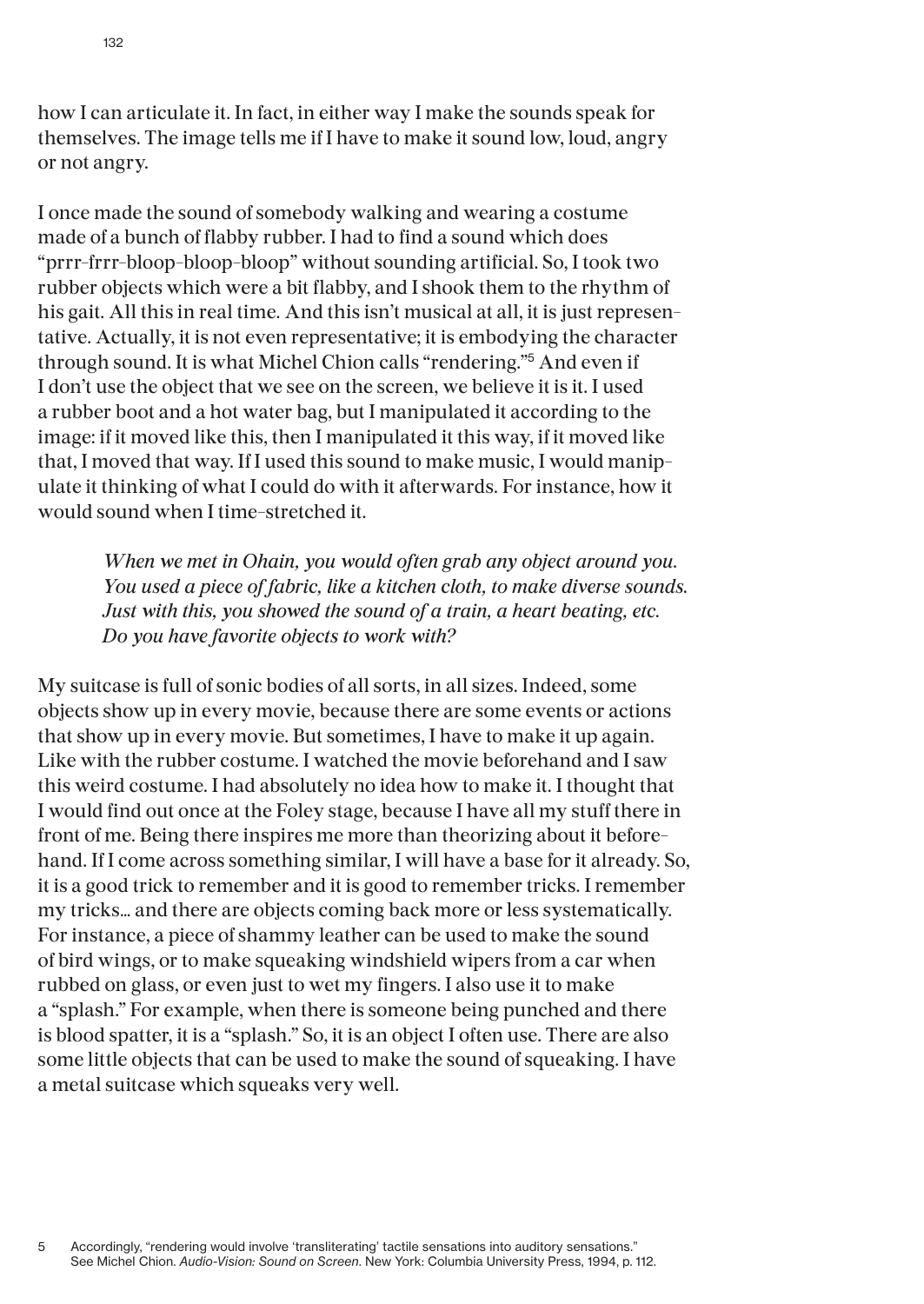*When you watch a movie, do you pay attention to the Foley in particular?* 

When I watch a movie to make the Foley for it, I only pay attention to what I need to do – not to the story. I take notes of the actions and of the objects I will need to use. It is completely strategic. When I watch a movie for leisure, I don't care about any of this... unless I get bored. Then, I'll ask myself if Foley is good.

Sometimes some of the sounds in the movie catch my attention. We perceive a lot more through sound than what we recognize. Things that we don't notice but that are there. When we see a movie for the first time, we sense it. Actually, one of the important lessons of Michel Chion is to ask what is visible from what we hear? Do I hear what I see? This is the core of film-sound analysis.

Michel Chion doesn't watch a movie, he listens to it. Hence, he heads directly for the essence. He observes what a movie really is saying. This is what I believe. I know it since there was a time when we would watch movies together and he would say: "Did you hear that? The car starting when he came out of the pub?" And I would say "no, no, I didn't." I saw the car starting but I didn't hear the sound of it. He was listening to the movie, while I was watching it. So, during the second go I would listen to it. When I was teaching, I would always watch a movie rather twice. The first time, to see it globally and to get an overall impression. To get into it, into the story and into what interests me. And the second time, I would watch in more detail. It is then that I listen. That is the difference between watching a movie for recreational purposes or to analyze it. At least that is how it works for me; I listen to the movie (and pay attention to the sound) when I have to analyze it.

# *Is there a film you like the sound of in particular?*

For me, *2001: A Space Odyssey* [Stanley Kubrick, 1968] has one of the most impressive sound designs. It is full of silences. It contains very few sounds, and only those fill the image completely. *Once Upon a Time in the West* [Sergio Leone, 1968] is also very beautiful.

There are also many new technologies, like Dolby Atmos.<sup>6</sup> *Gravity* [Alfonso Cuáron, 2013] was the first movie played on Atmos in Belgium. It was happening *in* the space and the music was moving around the loudspeakers. We were really immersed in it. It's a very good blockbuster. Notice that when we make acousmatic music, we are used to many loudspeakers. In

<sup>6</sup> Dolby Atmos is a surround technology developed by Dolby Laboratories. It consists of the traditional multichannel system (5.1 or 7.1) with an additional layer of raised loudspeakers. In a way, the sound becomes three-dimensional.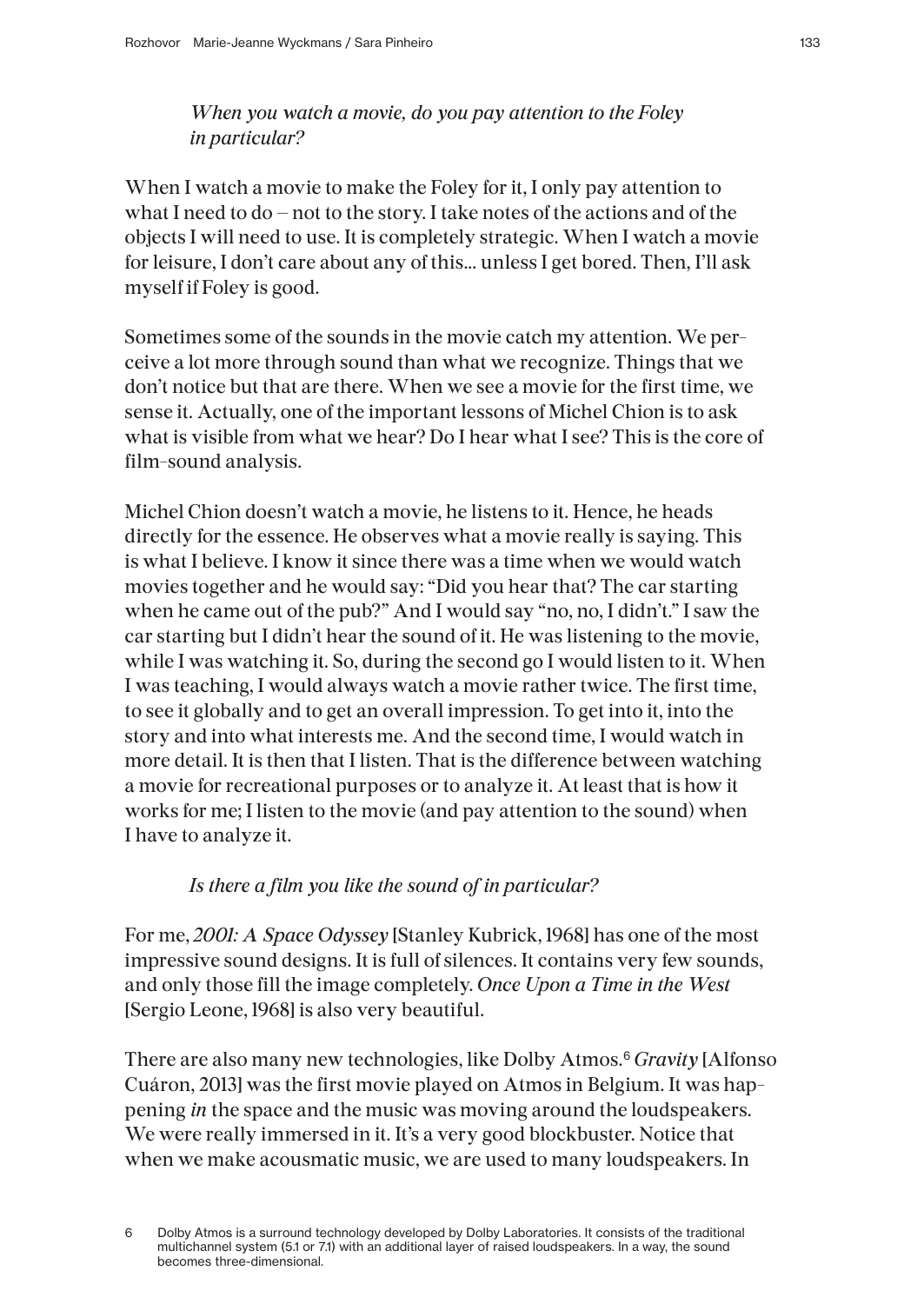cinema, the problem is that the loudspeakers are in a fixed position. A certain category of sound [dialogue, Foley, effects, etc] will always be assigned to a specific channel. But on Dolby Atmos, the sound can really move. It makes the sound rotate.

# *Do you think these technologies change the way we listen to film?*

I don't watch movies on the computer, for example. I rather watch TV series because they are meant for a small screen and can be seen almost on a [smart] watch. It doesn't bother me, because as soon as I put on my headphones, I'm into it. If I listen without headphones, on the laptop loudspeakers, it's too disconnected. Still, I can engage with the image easily because it consists mainly of close-up shots. But a movie is not meant to be watched on a small screen. A television screen can be big enough, especially if in a dark room and with a proper stereo system. Some people even have four channels or 5.1 at home, but I am already satisfied with a stereo system... I feel close to the image. And that is the point, getting closer to the image. Now, I can't get into Tarkovsky's image like this. For these great scenarios, we need cinema, a large screen.

For this reason, I think all technologies will remain. Nothing is disappearing, something is just less common. Maybe there will be less productions, but also less of the bad ones… Those which resist the change will be worth watching. We will see what kind of movies will be produced. A James Bond in the cinema is actually worth it, but it is nonsense on a tablet. I think change is important, and in the end, nothing replaces the experience of the screening hall.

When I am working, it is a different story. If I do it in front of a television screen, even if it is a big television screen, it is not the same as when I am standing in front of a large screen. I need to be able to turn my head from one side to the other side of the screen. If I am at the cinema, it is almost a 180° vision. So, I need to be in a 180° situation to make the Foley. I need to see the micro details. It is not replaceable.

# *Making sounds also remains the same?*

I had to practice a lot at home to be in sync with the image. At that time, synchronicity was much more difficult. Synchronicity is still very difficult, anyhow. But back then, we had magnetic tapes so we really had to be in sync. In the beginning, there were two tracks on the same tape and we were running from one track to the other. We couldn't cut to re-synchronize. If it was a bit late, it was not possible to cut because we would cut the other sounds together in the other track. So, we had to be very precise. Then the digital arrived and other challenges arrived as well.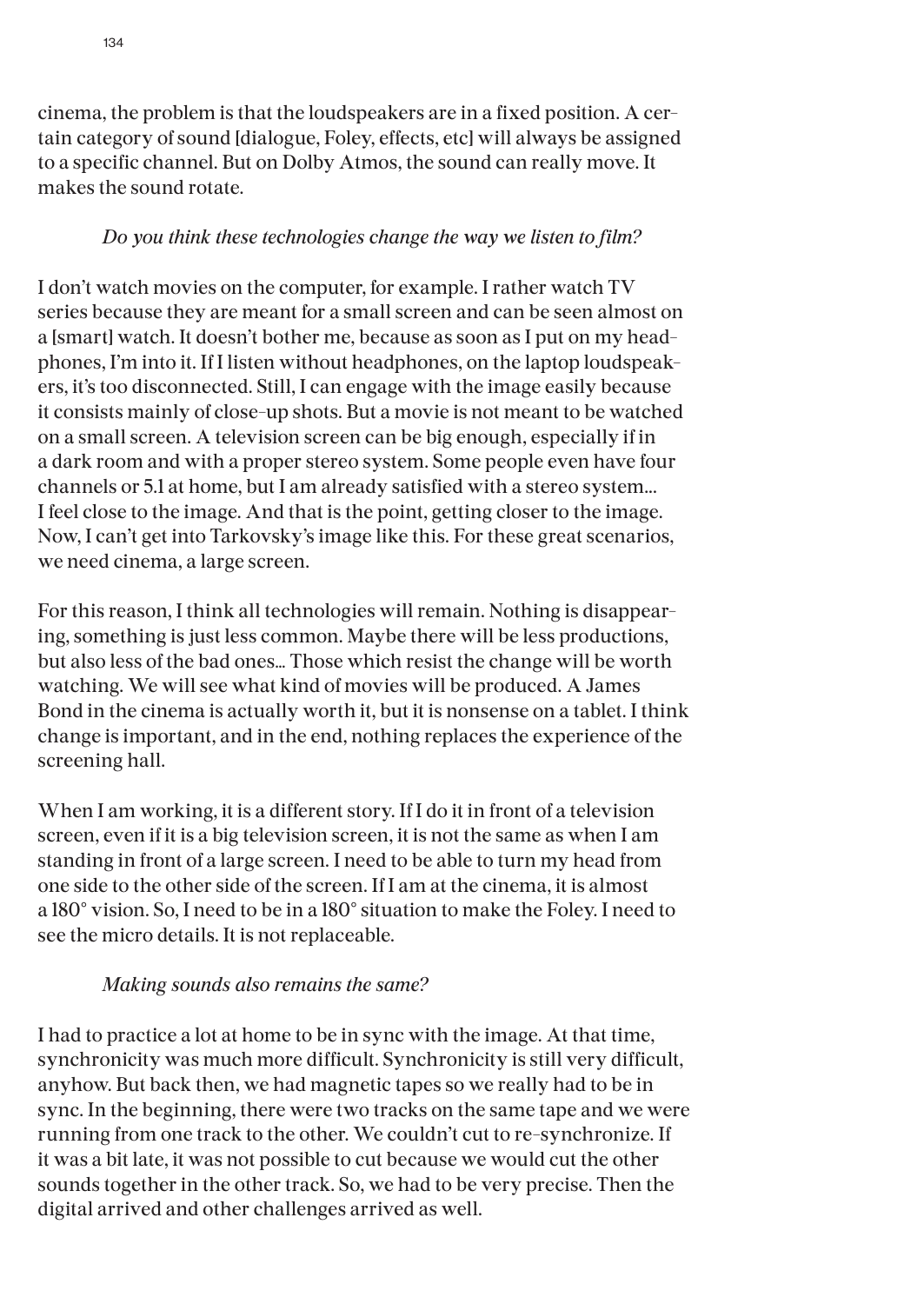

Marie-Jeanne Wyckmans and Marina Lerch at work at the studio Genval les Dames (Belgium)

When I started working, it was a bit like with old photo cameras. The image was beautiful but it didn't have great definition. That's the major difference, so we had to be more precise. Nowadays, sound is as high-resolution as the image. The new technologies allow us to work in detail, and with multiple tracks of course. For example, back then, we focused on the foregrounds. Eventually, if we had time, we would do the backgrounds. Nowadays, we cover everything; from the background to the foreground of the image.

A sound can be composed in several layers. I don't make a punch in one track. I make one layer with the lows, one with the mediums, and one with the highs. I will make the highs with my skin, the mediums with the shammy leather and the lows by hitting in a pillow. So, there are three layers more or less together.

That is the difference… Today we can compose one sound with more sounds. In fact, we decompose the sounds. We want to create a beautiful sonic-image, so we decompose its layers. Commercials had a big influence in this, because they zoom into things and therefore we needed to be much more detailed. I think the sonic-image is more beautiful today because it is more resolute, like the visual-image.

*Your acousmatic compositions are in fact very high-resolution. In your composition* L'hubris du Monde*, you also mention a certain political perspective. The program note says: "The human world and the planet are ransacked by our excessiveness (hubris in Latin). The*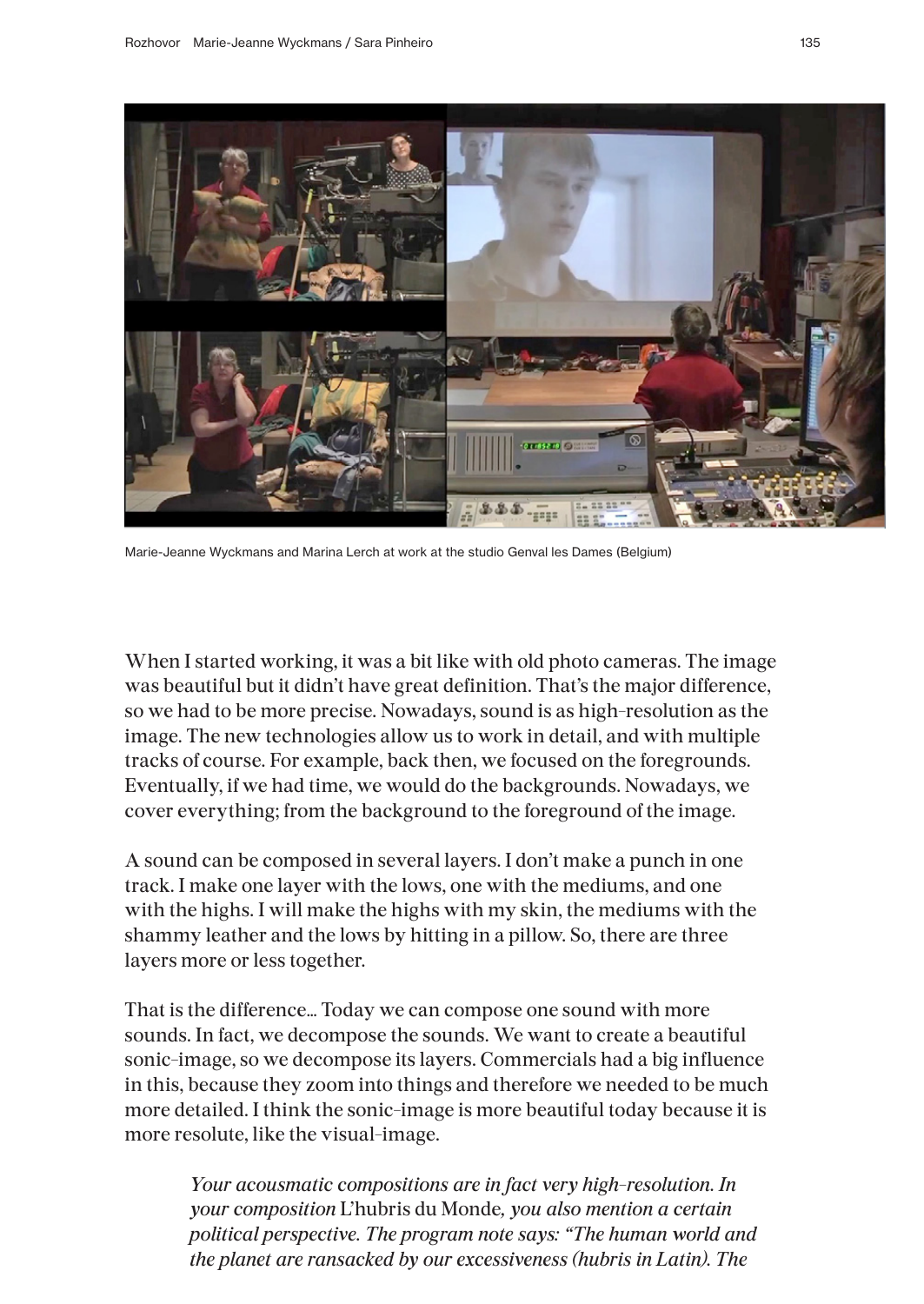*Planet, facing our unquenchable greed. (...) Humans forget quickly. (...) One step forward, Two steps back. Will a further step forward still be possible? I hear the society of men and nature screaming their pains and their limits.* Hubris of the World *is the revolted expression of this current state of affairs." How do your sounds address your political position in your compositions?*<sup>7</sup>

Somehow, my sound choices reflect my present feeling. In *L'Hubris* it is the anger, the overload, the excess. I chose this title while listening to the sounds I was working on. Once I have the title of a piece, I know how to go on with it. In this case the very low-frequency sounds, very dark, gushing, led me to say "we are in anger." I took these sounds because they were appealing to me at that moment, so the sounds guided me.

My artistic or creative approach starts from the sounds. I work on them and they lead me to an idea. They reflect my state of mind and my feelings but I don't overthink it. If the world makes me angry, it is expressed in my sounds. But I'm not trying to say something in particular, except what I tell myself while working. And that inspires me toward a certain idea. This is how I proceed. Other people work completely differently. They either start from an idea, or from a concrete concept, or something else more formal. I work more on the form. For me, the title is the idea. And I get the idea from the sounds.

I'm currently working on something dark again, but after that I think I will stop because there is too much darkness. It is a similar sound to *L'hubris*... The title changes all the time but the style remains. It is something like an "Everyday Nightmare". By nightmare, I mean that there are things moving in the dark and I mix them together. In the beginning, it was only dark and I thought of using sounds that are a bit brighter. So, I was working between two extremes, which I tried to join. Once I manage, it will not be called a nightmare anymore. But for now, it is still a nightmare.

I think I am just adding darkness to more darkness at the moment. Maybe my state of mind is reflected in it but it is not my main concern. I'm concerned if it is listenable. If it is pleasant to the ears and good. In fact, I started from a very simple sound, a 1000Hz tone… but I transformed it so much that it became completely dark. It also depends on the tools I use. In this case, it is indeed a matter of technology, it inevitably directs the sounds. I record all these transformations, and then I pick the interesting ones.

This is how I start. It is somewhat random, until the idea starts shaping itself. For *L'hubris*, I used a lot of sounds of waves, water.... Then I transformed